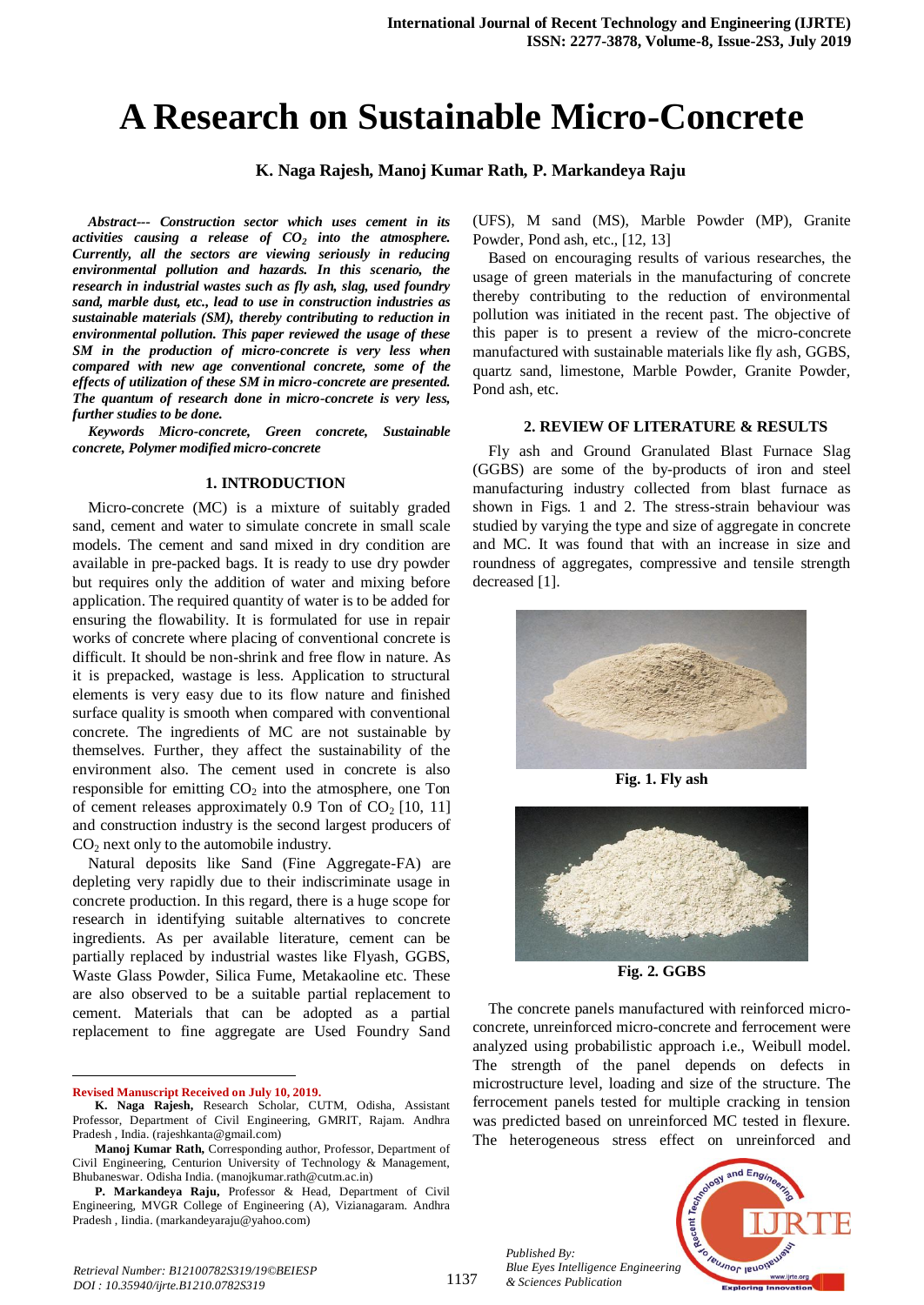reinforced MC was studied based on the Weibull model. The fracture properties of unreinforced MC was analyzed based on macroscopic stress parameters [2].

MC manufactured with micro-aggregates i.e., quartz sand, river sand and limestone (size varies from 0.5mm to 1µm) as shown in Figs. 3 and 4 have improved the particle packing density in the cementitious system along with significant enhancement in rheological and mechanical properties. The micro-aggregates used in MC can be characterized based on the "fineness index"[3].



**Fig. 3. SEM images of micro-aggregates - quartz sand**



**Fig. 4. SEM images of micro-aggregates – limestone**

In aggressive environments, for repairing and rehabilitation of concrete structures it was concluded that polymer modified concrete (PMC) was economical when compared with fibre-reinforced polymer concrete (FRP) because of its resistance to moisture, good early strength and high durability [4, 14].

In self-compacting micro-concrete composites, composite fibres (polypropylene-PP and polyvinyl alcohol-PVA) are used. The cement matrix and properties of fibre play a key role in attaining the strength. The performance of these fibres was studied by the author in different matrices of MC manufactured with and without fly ash. It was concluded that high strength cement matrix with a high strength composite fibre exhibited high performance in terms of flexural strength and toughness. Addition of fly ash has not shown any significant reduction in the strength of self-compacting micro-concrete composites because fly ash was very fine and filled the voids present in the cement matrix [5].

Concrete filled tubular columns (CFT) is having a high "axial load carrying capacity". In tall buildings and bridges, CFT's are used because of high ductility, good static and dynamic impact properties. The steel tubes filled with micro-concrete were experimentally studied under impact

load at an elevated temperature of  $400^{\circ}$ C using "split" Hopkinson pressure bar". It was experimentally proved and validated with test results that the CFT's have high impact resistance at elevated temperature. [6].

Concrete matrix (mortar matrix, aggregates and pores) behaviour is studied in mesoscale as the macro strength of same depends on microstructure properties. Micro-concrete specimens are prepared to highlight the failure mechanisms of mechanical and morphological properties. X-ray scanner and X-ray tomography (result was input to "3D-FE Meso model") was used and concluded that 3D mesoscale model can predict the failure patterns and macroscopic behaviour of the material [7].

Bond strength of Micro-concrete was investigated with substrate concrete surfaces in perpendicular, parallel and inclined directions by applying a load in respective directions. It was found that in tensile and flexure test, MC has shown independent behaviour when compared with substrate concrete. But in the compressive and shear test, MC has shown dependent behaviour with the substrate [8].

MC with sintered fly ash as a fine aggregate (sizes 4 to 8 mm) has low density when compared with conventional MC. Sand was replaced by weight with sintered fly ash at various percentages i.e., 50, 60, 70 and 100 in MC. It was observed that drying shrinkage in temperature variation of non-conventional MC was within permissible limits. The compressive, flexural and flexural bond strengths of B-type MC has shown comparable results with conventional MC. The E-type MC has shown very less drying shrinkage value compared with conventional MC [9].

# **CONCLUSIONS**

- The compressive strength in case of extremely ground limestone and quartz was not in line with flexural strength due to the surface roughness of ground limestone in fresh MC.
- It is not easy to place conventional concrete at inaccessible repair zones. Polymer modified MC, due to its free flow, self-levelling, high early strength can be easily placed and is preferred generally.
- PVA fibres in micro-concrete improved flexural strength and toughness, whereas PP fibres initially slipped from the matrix. But after addition of fly ash they showed improved frictional bond between the matrix and PP fibres.
- Steel tubes filled with MC performed well under impact loads and elevated temperatures  $(400^{\circ}C)$ .
- MC with higher compressive strength showed higher bond strength with substrate concrete when tested.
- With 60-70% of sintered fly ash aggregate in MC, there was an increase in flexural bond strength. When compared with conventional MC, the demand for water increased with increase in replacement percentage.



*Published By: Blue Eyes Intelligence Engineering & Sciences Publication*